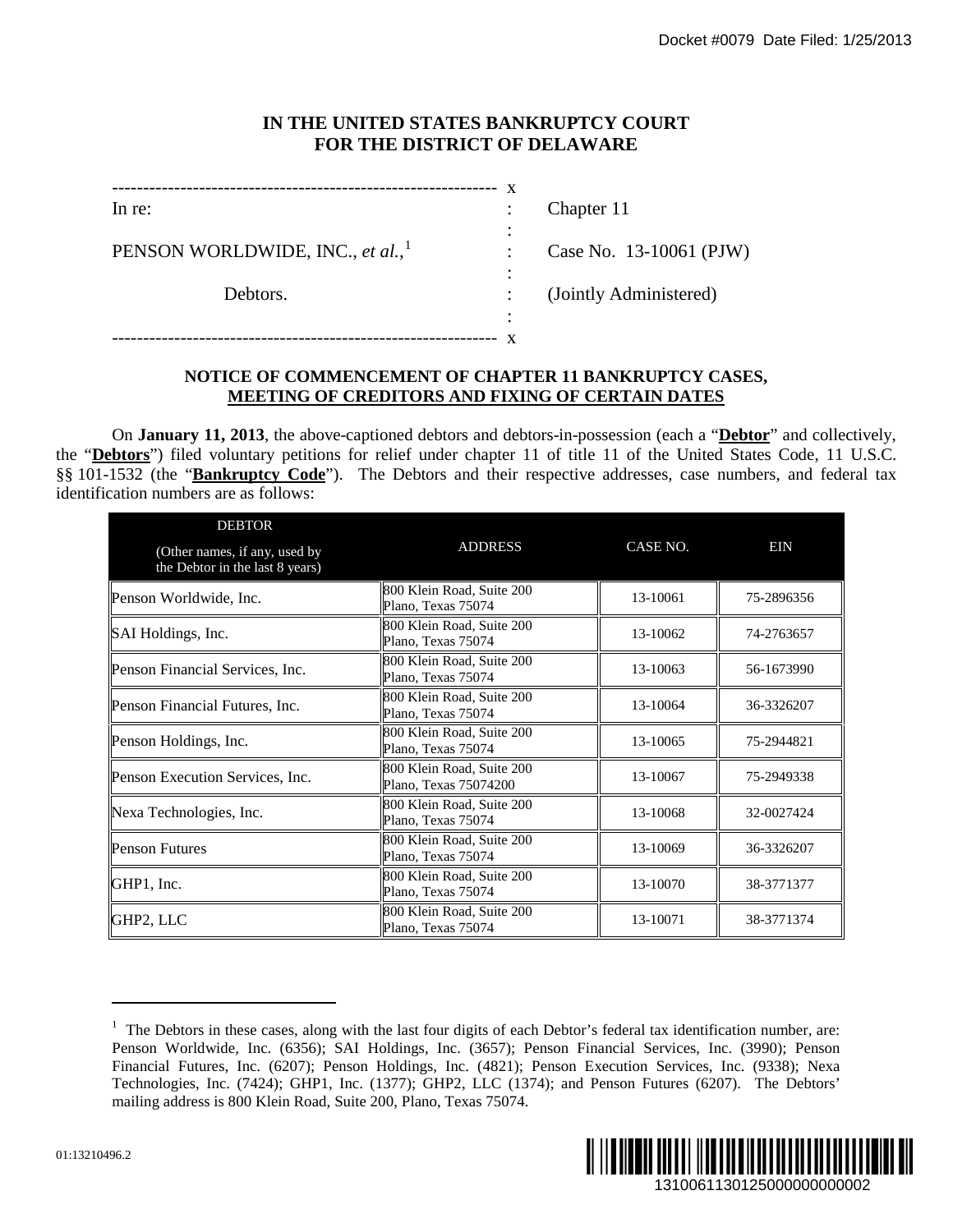## **DATE, TIME AND LOCATION OF MEETING OF CREDITORS**. **FEBRUARY 20, 2013 AT 11:00 A.M. (ET), J. CALEB BOGGS FEDERAL BUILDING, 844 NORTH KING STREET, SECOND FLOOR, ROOM 2112, WILMINGTON, DELAWARE 19801.**

**MEETING OF CREDITORS**. The Debtors' representative, as specified in Rule 9001(5) of the Federal Rules of Bankruptcy Procedure (the "**Bankruptcy Rules**"), is required to appear at the meeting of creditors on the date and at the place set forth above for the purpose of being examined under oath. Attendance by creditors at the meeting is welcomed, but not required. At the meeting, creditors may examine the Debtors and transact such other business as may properly come before the meeting. The meeting may be continued or adjourned from time-to-time by notice at the meeting, without further written notice to the creditors.

**COMMENCEMENT OF CASES**. Petitions under chapter 11 of the Bankruptcy Code have been filed in the United States Bankruptcy Court for the District of Delaware (the "**Court**") by each of the Debtors listed above, and orders for relief have been entered. You will not receive notice of all documents filed in these cases. All documents filed with the Court, including lists of the Debtors' property and debts, are or will be available for inspection at the Office of the Clerk of the Court (the "**Clerk's Office**"). In addition, such documents may be available at [www.deb.uscourts.gov](http://www.deb.uscourts.gov/) or at [http://www.kccllc.net/penson.](http://www.kccllc.net/penson)

**DEADLINE TO FILE A PROOF OF CLAIM**. Notice of this deadline will be sent by and through a separate notice.

**NAME, ADDRESS AND TELEPHONE NUMBER OF TRUSTEE**. None appointed to date.

## **PROPOSED COUNSEL FOR THE DEBTORS.**

PAUL, WEISS, RIFKIND, WHARTON & GARRISON LLP Andrew N. Rosenberg Oksana Lashko 1285 Avenue of the Americas New York, New York 10019 Telephone: (212) 373-3000 Facsimile: (212) 373-3990

YOUNG CONAWAY STARGATT & TAYLOR, LLP Pauling K. Morgan (No. 3650) M. Blake Cleary (No. 3614) Kenneth J. Enos (No. 4544) Rodney Square 1000 North King Street Wilmington, Delaware 19801 Telephone: (302) 571-6600 Facsimile: (302) 571-1253

**PURPOSE OF CHAPTER 11 FILING**. Chapter 11 of the Bankruptcy Code enables a debtor to reorganize or liquidate pursuant to a plan. A plan is not effective unless approved by the Court at a confirmation hearing. Creditors will be given notice concerning any plan, or in the event the case is dismissed or converted to another chapter of the Bankruptcy Code. The Debtors will remain in possession of their property and will continue to operate their businesses unless a trustee is appointed.

**CREDITORS MAY NOT TAKE CERTAIN ACTIONS**. A creditor is anyone to whom a debtor owes money or property. Under the Bankruptcy Code, a debtor is granted certain protections against creditors. Common examples of prohibited actions by creditors are contacting a debtor to demand repayment, taking action against a debtor to collect money owed to creditors or to take property of a debtor, and starting or continuing foreclosure actions or repossessions. If unauthorized actions are taken by a creditor against the Debtors, the Court may penalize that creditor. A creditor who is considering taking action against the Debtors or the Debtors' property should review section 362 of the Bankruptcy Code and may wish to seek legal advice. **The staff of the Clerk's Office is not permitted to give legal advice.**

**CLAIMS**. Schedules of creditors will be filed pursuant to Bankruptcy Rule 1007. Any creditor holding a scheduled claim, which is not listed as disputed, contingent, or unliquidated as to amount, may, but is not required to, file a proof of claim in these cases. Creditors whose claims are not scheduled or whose claims are listed as disputed, contingent, or